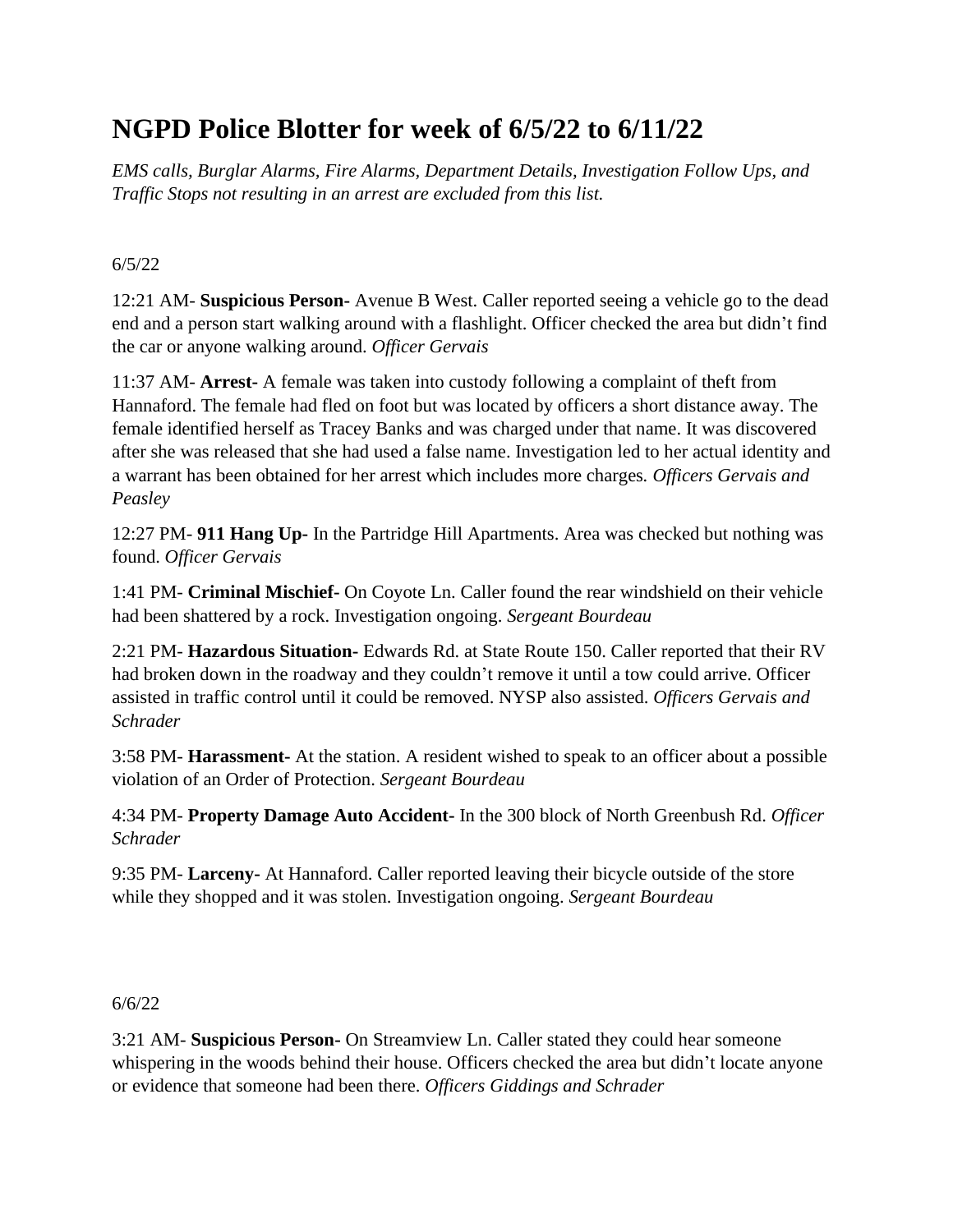11:02 AM- **Soliciting-** In the Shoppes at Greenbush Plaza parking lot. Caller reported two males and a child that were attempting to sell fake jewelry from a van. EGPD located the vehicle in the parking lot near PetSmart. The subjects were advised and sent. *Officer Catlin and Sergeant Deeb*

11:50 AM- **Investigation-** At the station. A tip was received regarding a registered sex offender that was violating the terms of their release. Investigation ongoing. *Sergeant Deeb*

11:55 AM- **Harassment-** On Haywood Ln. Caller reported receiving a threatening phone call from someone identifying themselves as a police officer. Investigation ongoing. *Officer Catlin*

12:10 PM- **Domestic Dispute-** At the station. A resident wished to file a report regarding harassment. *Sergeant Deeb*

2:48 PM- **Vehicle Lockout-** In the 200 block of North Greenbush Rd. *Sergeant Deeb*

3:52 PM- **Arrest-** James Reed, of Schenectady, was turned over to this agency by Schenectady PD on an active arrest warrant for theft from Home Depot on March  $17<sup>th</sup>$ , 2022. In that case, staff reported that a male had stolen \$498 worth of merchandise. Reed was identified as the male in question and it was discovered that he had been given a trespass order from Home Depot in the past. Reed was charged with Burglary 3<sup>rd</sup> degree, a felony, and Petit Larceny, a misdemeanor. He was arraigned and remanded to Rensselaer County Jail without bail due to several prior felony convictions. He is to return at a later date. *Investigation by Sergeant Bourdeau. Arrest by Officers Gray and Schrader*

4:04 PM- **Fraud-** At the station. A resident wished to file a report for fraud after a check they had mailed was intercepted and cashed by an unknown person. *Officer Schrader*

5:58 PM- **Welfare Check-** On Elmwood Ct. Caller reported that a person they know on the internet had been messaging them about possibly wanting to harm themselves. Dispatch made contact with a family member who stated all was okay and most of what was being posted was untrue. No response from an officer was warranted. *Dispatcher Gillie*

6:19 PM- **Larceny-** At Ulta Beauty. Staff reported what they believed was a larceny taking place. The subject left the store prior to officers arriving but they located the subject and effected a traffic stop in the Cumberland Farms parking lot. After review of the video and interviewing the subject, it was determined that no theft had occurred. *Officers Gray and Schrader*

9:00 PM- **Asist Other Agency-** On Pawling Ave. near Mountain View Ave. Troy PD requested a unit to respond to the area for a reported possible attempted vehicle theft. Subject had fled on foot but was located by Troy PD on Spring Ave. at Pawling Ave. *Sergeant Mears and Officer Gray*

9:06 PM- **Suspicious Person-** Main Ave. at Evergreen Ln. Caller reported seeing a male walking in the area earlier in the day and the subject had returned. Caller reported that the male was laying on the ground near Fane Gravel. Officers located the subject and he checked okay. He was advised and sent on his way. *Sergeant Mears and Officer Gray*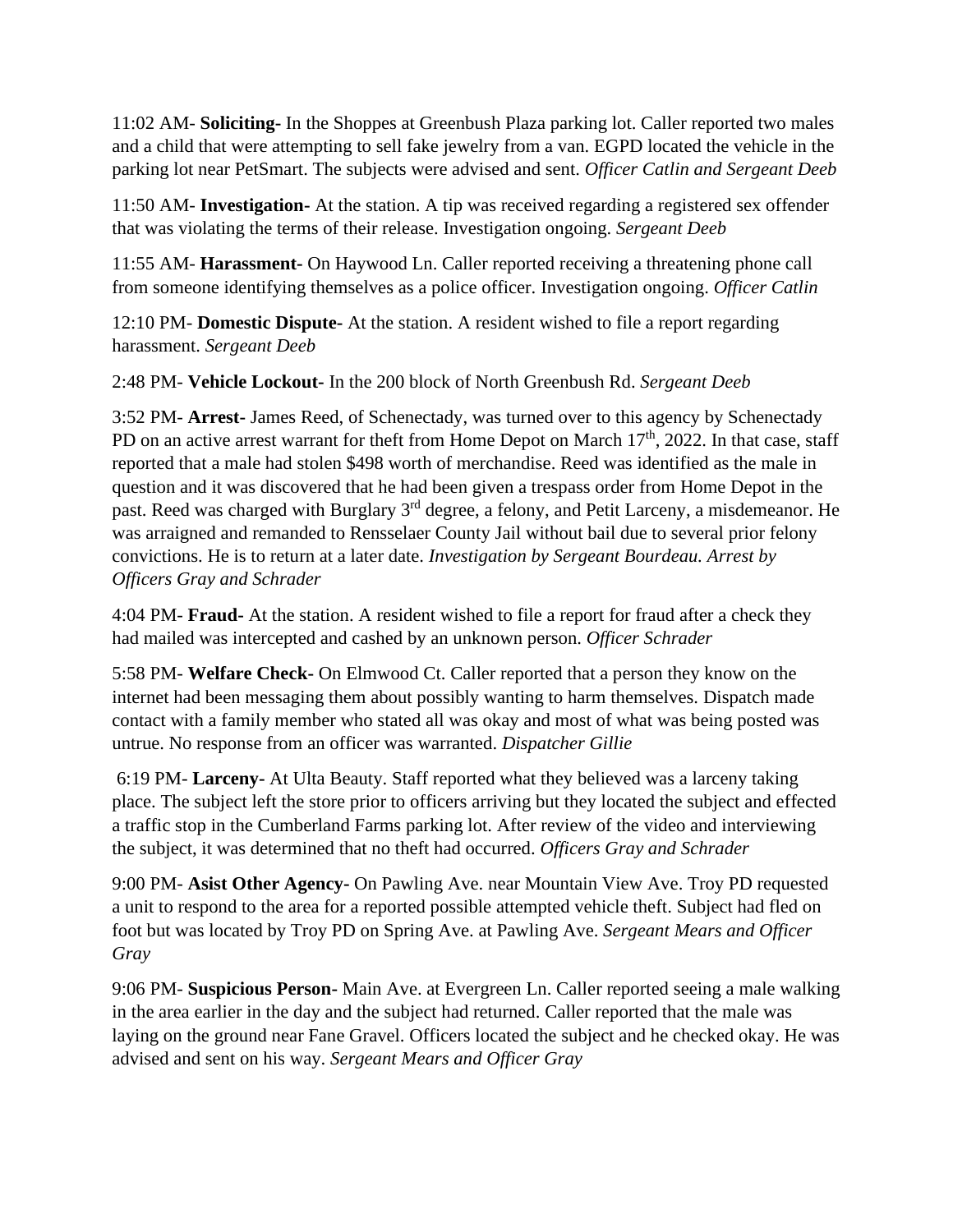11:42 PM- **Domestic Dispute-** In the 200 block of Snyder's Lake Rd. *Officer Giddings and Sergeant Mears*

## 6/7/22

12:35 AM- **Suspicious Person-** In the Shoppes at Greenbush Plaza parking lot. Caller reported a subject sleeping in a vehicle. Officers located the male and determined he had an outstanding warrant from Albany PD but they requested that he be told to turn himself in. He was advised and sent. *Officer Giddings*

7:45 AM- **Suspicious Person-** At Town Hall. Caller reported finding a male sleeping in the gazebo. Officers located the subject and it was found to be the same male from the previous evening at Evergreen Ln. He was advised and sent. *Officers Gervais and Catlin*

10:51 AM- **Larceny-** In the 200 block of Whiteview Rd. Caller reported that someone stole the logo off of the front of his vehicle. *Officer Gervais*

3:43 PM- **911 Hang Up-** Community Hospice of Rensselaer County. Determined to be accidental. *Officer Schrader and Sergeant Bourdeau*

4:59 PM- **Fraud-** At the station. A resident wished to file a report regarding a fraudulent check. Investigation ongoing. *Officer Schrader*

7:26 PM- **Larceny-** At the station. A resident wished to file a report for a cell phone that had been stolen while at Hannaford. Investigation ongoing. *Officer Schrader*

10:05 PM- **Suspicious Vehicle-** At the North Greenbush Town Beach. Officer located an occupied vehicle in the lot. Subject was advised and sent. *Officer Gray*

11:23 PM- **Fire-** In the 100 block of North Greenbush Rd. Officers responded for a report of a fire in the basement. The fire was determined to be intentionally set and an arrest was made. See press release issued on June 8<sup>th</sup> for further details. *Officers Jukes, Giddings, Sergeant Mears, Detective Stehr, and Lieutenant Croll.* 

## 6/8/22

3:22 AM- **911 Hang Up-** At Bell Top School. Determined to be an issue with the phone lines. *Sergeant Mears and Officer Jukes*

7:27 AM- **Arrest-** Colten Lownes, of Menands, was charged with Arson 2nd degree, Criminal Mischief  $2<sup>nd</sup>$  degree, Burglary  $2<sup>nd</sup>$  degree, all felonies, and Reckless Endangerment  $2<sup>nd</sup>$  degree, a misdemeanor, following an investigation into a fire earlier in the evening. See press release issued June 8<sup>th</sup> for further details. He was arraigned and remanded to Rensselaer County Jail to return to court at a later date. *Detective Stehr and Lieutenant Croll*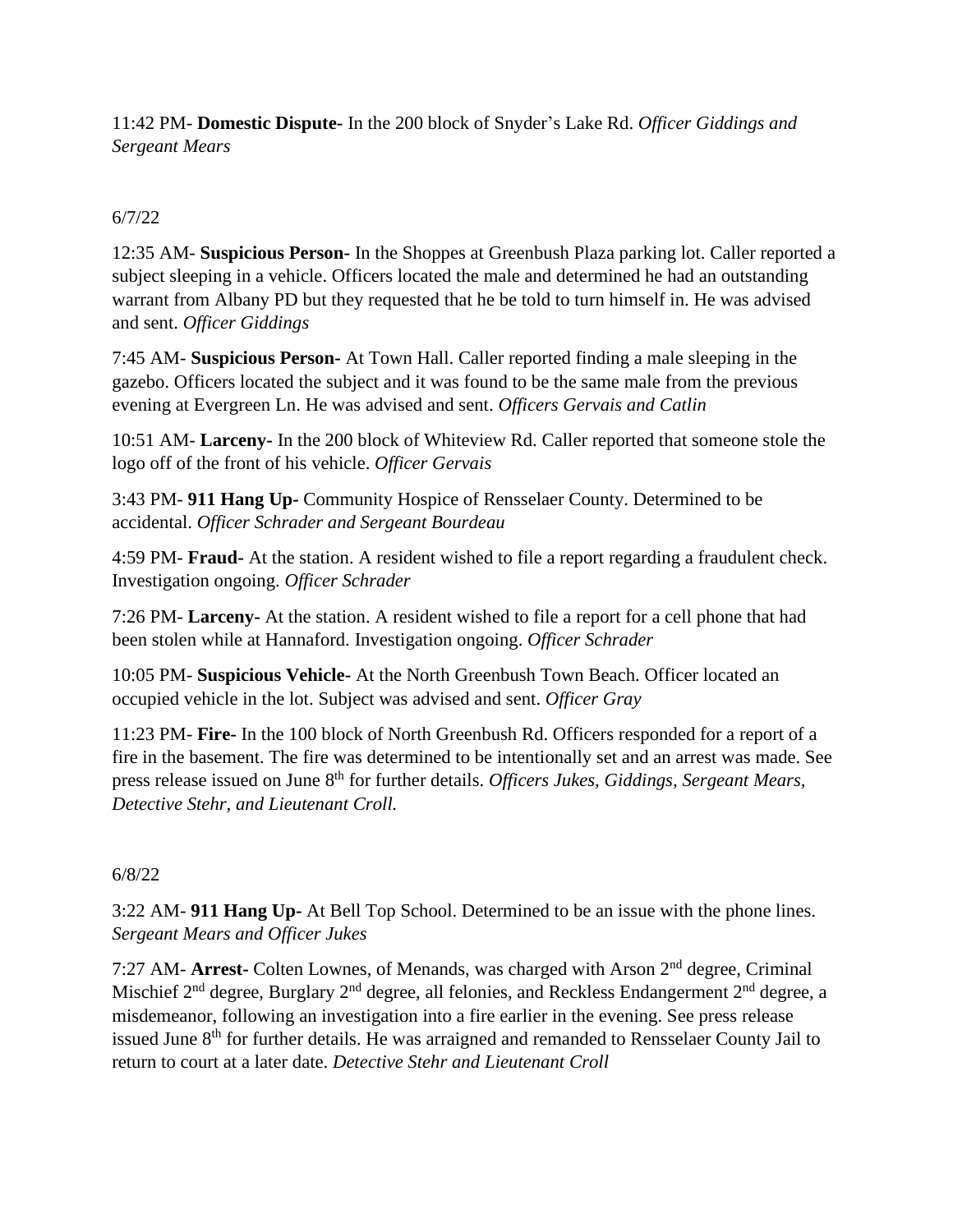10:42 AM- **Soliciting-** At Panera Bread. Caller reported a male that was asking customers for money and making people uncomfortable. Officer located him and advised him to leave, which he did. *Sergeant Deeb*

11:01 AM- **Citizen Assist-** At Van Rensselaer Manor. A resident called to report that she was being moved by staff and was irate about it. Staff confirmed that she was being moved due to being aggressive towards other residents. Caller was advised that it was not a police matter and no response from an officer was necessary. *Dispatcher Crosier*

11:17 AM- **Suspicious Vehicle-** On Best Rd. near State Route 43. Caller reported seeing a vehicle on the side of the road with all the doors open. Officer checked the area but did not locate the vehicle. *Officer Catlin*

12:36 PM- **Hazardous Situation-** State Route 43 at Washington Ave. Ext. Caller stated their vehicle had broken down in traffic. Officer provided traffic control assistance until AAA could get the vehicle going again. *Officer Catlin*

1:02 PM- **Animal Problem-** In the Van Rensselaer Square parking lot. Caller reported seeing a dog locked in a vehicle. Officer located the vehicle and found that the windows were down and it was breezy out. The dog was fine. *Sergeant Deeb*

1:04 PM- **Property Damage Auto Accident-** State Route 43 at Mammoth Springs Rd. *Officers Catlin and Peasley*

2:45 PM- **Citizen Assist-** At the station. A resident wished to file a report for a lost wallet. *Sergeant Deeb*

3:55 PM- **Reckless Driver-** North Greenbush Rd. at the East Greenbush Town line. EGPD reported a vehicle that was believed to be entering town at a high rate of speed and passing other cars illegally. Officer checked the area but did not locate the vehicle. *Officer Gray*

5:19 PM- **Assist Other Agency-** At Walmart. EGPD requested assistance in locating a vehicle reportedly being operated recklessly. The vehicle was believed to have gone into the Walmart parking lot. Officer located the vehicle which was parked and unoccupied. *Officer Gray*

7:45 PM- **Damage to Property-** On Glenwood Ave. Caller reported that someone had struck their fence and damaged it. *Officer Gray*

7:56 PM- **Larceny-** At Fast Food Express. Caller stated he had given his child his credit card to use and it was stolen by another youth. Officer located the youth and recovered the card. The youth's parents paid for the amount the youth charged on the card. *Officer Jukes*

#### 6/9/22

12:00 AM- **Property Damage Auto Accident-** In the 400 block of Whiteview Rd. *Sergeant Deeb*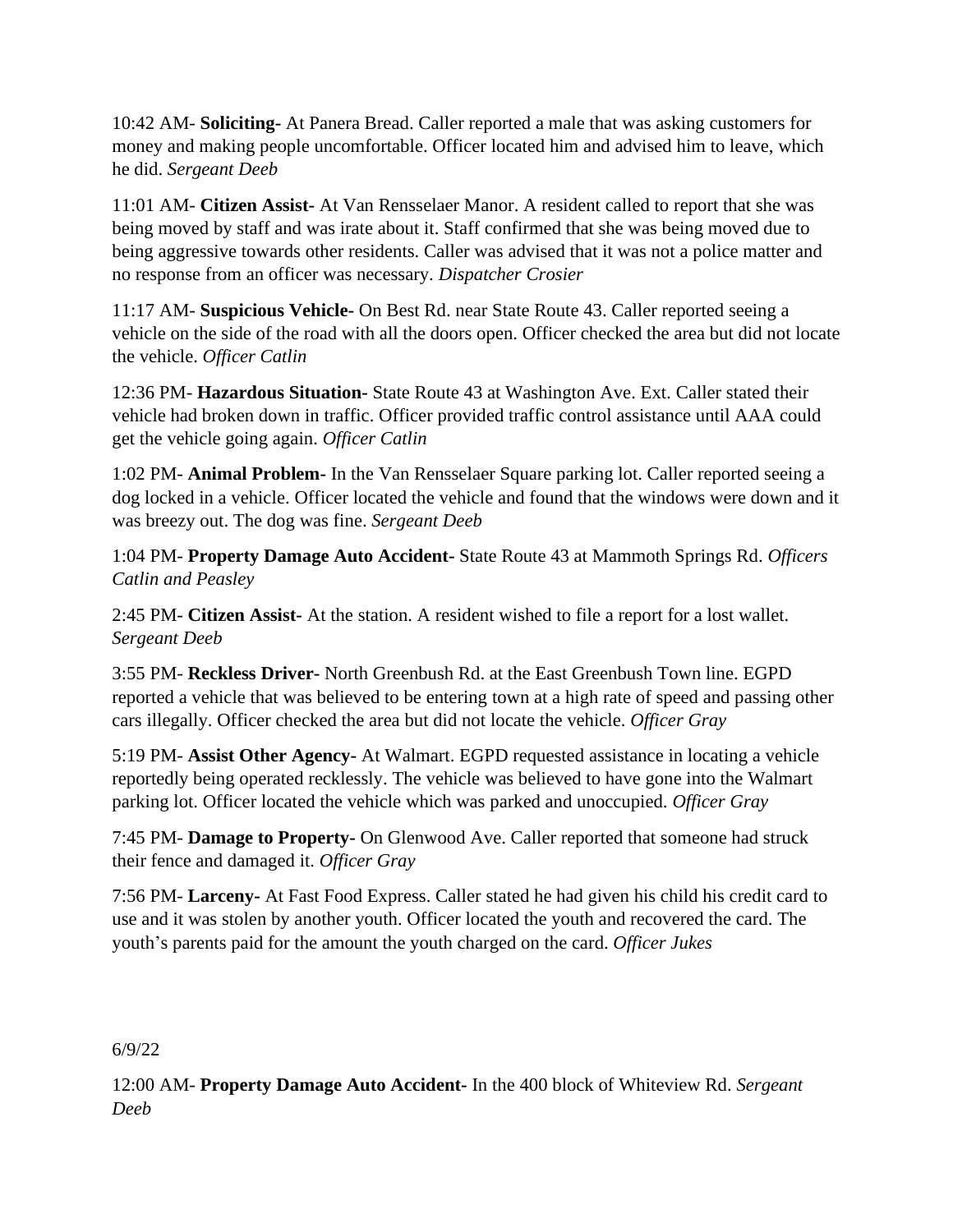12:35 AM- **Fraud-** On Mountainview Terr. Caller stated he had sent intimate videos to someone online and was being scammed by them. Investigation ongoing. *Officer Jukes*

4:07 AM- **Suspicious Person-** At the Stewart's Shop on Glenmore Rd. Caller reported a male that was pacing around in the parking lot. Officer located the male and advised him to leave the property. *Officer Jukes*

8:11 AM- **Animal Problem-** On Glen Haven Sq. Caller reported a fawn that had its leg stuck in a chain link fence. Officers were able to free the animal and shooed it into the woods where it was believed its mother was waiting. *Officers Gervais and Peasley*

9:49 AM- **Juvenile Arrest-** A juvenile male was taken into custody at Vanderheyden following a report that the male had made threats to shoot up the school and harm specific staff members. The male was charged with Making a Terroristic Threat, a felony, and released back to the custody of the school after a safety plan was established. The youth is due to appear in Family Court at a later date. *Officers Gervais and Peasley*

12:05 PM- **Reckless Driver-** Main Ave. at State Route 150. Caller reported that his son was involved in a road rage incident earlier in the day. His son had told him that he believed the other party had displayed a weapon during the incident before both vehicles continued on. The incident had begun in Poestenkill and the suspect vehicle was last seen in Brunswick. RCSO was requested to handle the investigation as much of it occurred outside of North Greenbush.

6:05 PM- **Larceny-** At TJ Maxx. A customer called to report what appeared to be a theft in progress. Caller stated they had alerted the staff but the staff didn't seem concerned and she was too scared to leave the store. Dispatch contacted staff directly who stated there was a disagreement between two customers but didn't know if it was related to this call. Officer responded to speak to the caller and staff. *Sergeant Bourdeau*

7:18 PM- **Civil Matter-** At Verizon Wireless. Staff reported that they had begun the procedure to close for the night and noticed that a customer had left their phone behind. They were going to hold it for safekeeping but the owner returned to the store and began shaking the locked doors and was agitated about not getting his phone back. Caller wished to have an officer present when they returned the phone considering how irate the customer was. The customer had also called 911 to report that the staff wouldn't return his phone. Officer responded and all parties were advised. *Officer Schrader*

8:33 PM- **Suspicious Person-** In the 100 block of North Greenbush Rd. Caller reported seeing a male wearing a face mask and hoodie walking around in the area. Caller stated the male appeared to be nervous and was looking around as if to be careful not to be seen. Officers checked the area but did not locate the male. *Officer Schrader and Sergeant Bourdeau*

8:57 PM- **Domestic Dispute-** On Grace Ct. *Sergeant Bourdeau and Officer Schrader*

9:18 PM- **Welfare Check-** On Phillip St. Caller was a doctor's office who had been speaking to a patient about a medical issue when the phone disconnected and they couldn't get the patient back on the phone. Caller stated it was not an immediate medical issue and likely wasn't going to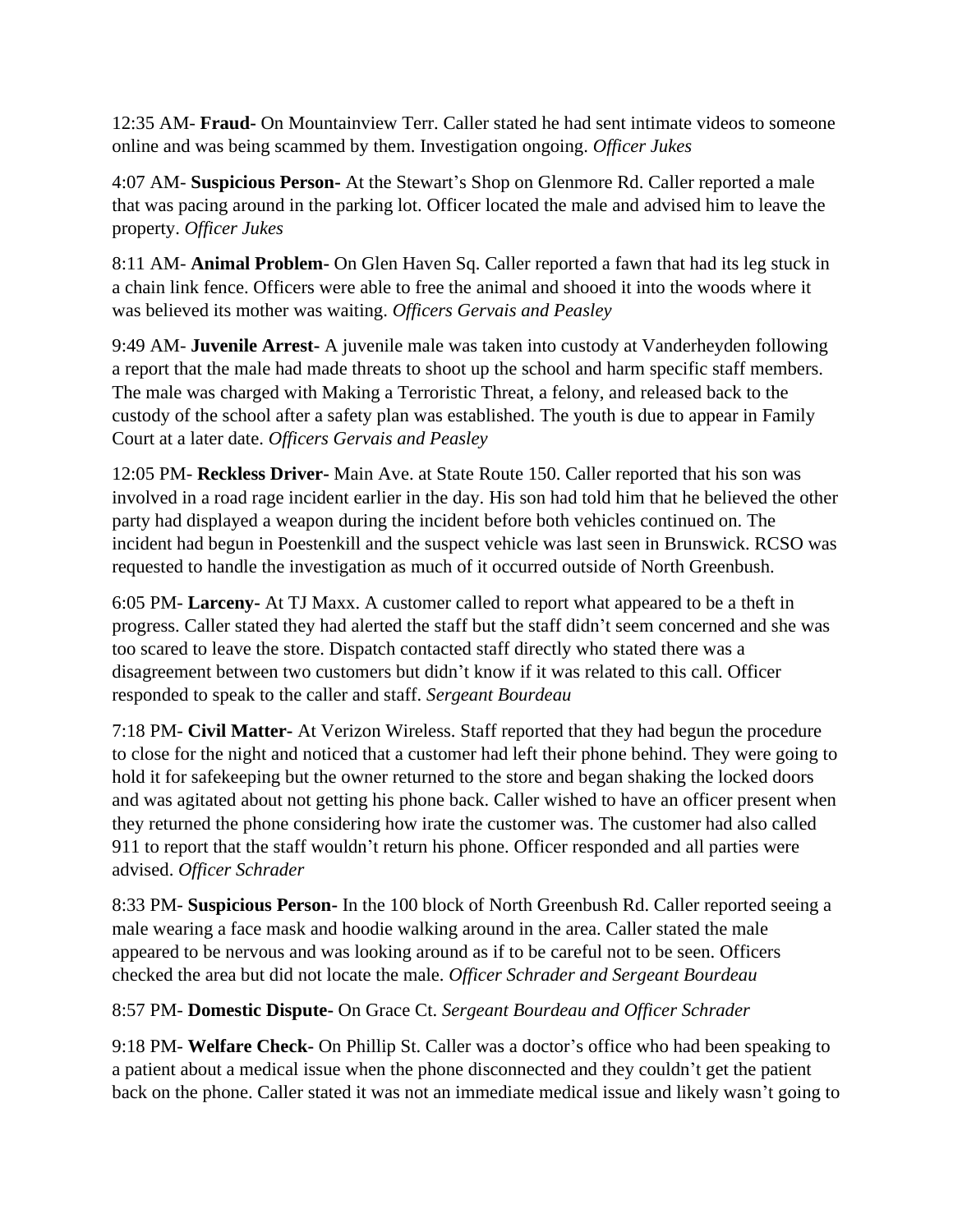need EMS. Dispatch made contact with the patient who was unaware that the call had dropped. He agreed to call the doctor back immediately. Dispatch contacted the caller who confirmed that they had gotten the call back. *Dispatcher Gillie*

10:14 PM- **Domestic Dispute-** On Van Dyke Dr. South. *Officer Schrader and Sergeant Bourdeau*

## 6/10/22

9:06 AM- **Parking Complaint-** At St. Michael's Church. Caller reported vehicles parked in the lot that were not supposed to be there and seal coating was scheduled to begin. Officer attempted to make contact with the owners. The owner of one vehicle could not be located and the caller was advised that they could legally have the vehicle towed at their expense. *Officer Peasley*

9:49 AM- **Hazardous Situation-** State Route 43 at Washington Ave. Ext. Officer came across a food truck that had broken down in traffic. Traffic control was provided until the vehicle was able to drive away. *Lieutenant Croll*

2:53 PM- **Larceny-** At Camp Scully. Caller stated someone had stolen their laptop and airpods. Investigation ongoing. *Officer Fleming*

3:38 PM- **Domestic Dispute-** In the Eagle Rock Apartments. *Sergeant Bourdeau and Officer Fleming*

4:49 PM- **Disturbance-** Main Ave. near Stewart's Shop. Caller reported a male standing on the sidewalk with a protest sign containing an inappropriate message. The caller stated he approached the male to speak to him when the male swung at him and chased the caller into the store. The caller had already left the scene before calling. Officer met with the subject on the sidewalk and found that the sign did not contain anything inappropriate or offensive and he was within his rights. *Officer Fleming*

5:06 PM- **Soliciting-** In the Shoppes at Greenbush Plaza parking lot. EGPD received a call about males selling fake jewelry out of a van in the Walmart parking lot but the males had left and were believed to be heading into our town. Officer checked that lot and Van Rensselaer Square but couldn't locate the van. *Officer Fleming*

9:29 PM- **Loud Noise-** Village St. Caller reported hearing fireworks in the area for the past hour. Officer checked the area but didn't locate a source or see any fireworks. *Sergeant Bourdeau*

10:49 PM- **Welfare Check-** At the North Greenbush Ambulance garage. Caller stated they saw a youth get dropped off at a residence in the area. A few minutes later, they saw a porch light flashing at that residence in a pattern that appeared to possibly be a signal of some type. Officers responded and all checked okay. *Sergeants Bourdeau, Deeb, and Officer Giddings*

11:59 PM- **Missing Person-** On Van Leuvan Dr. East. Caller reported a resident that had left without permission. The subject returned voluntarily at about 1:00 AM. *Officer Giddings*